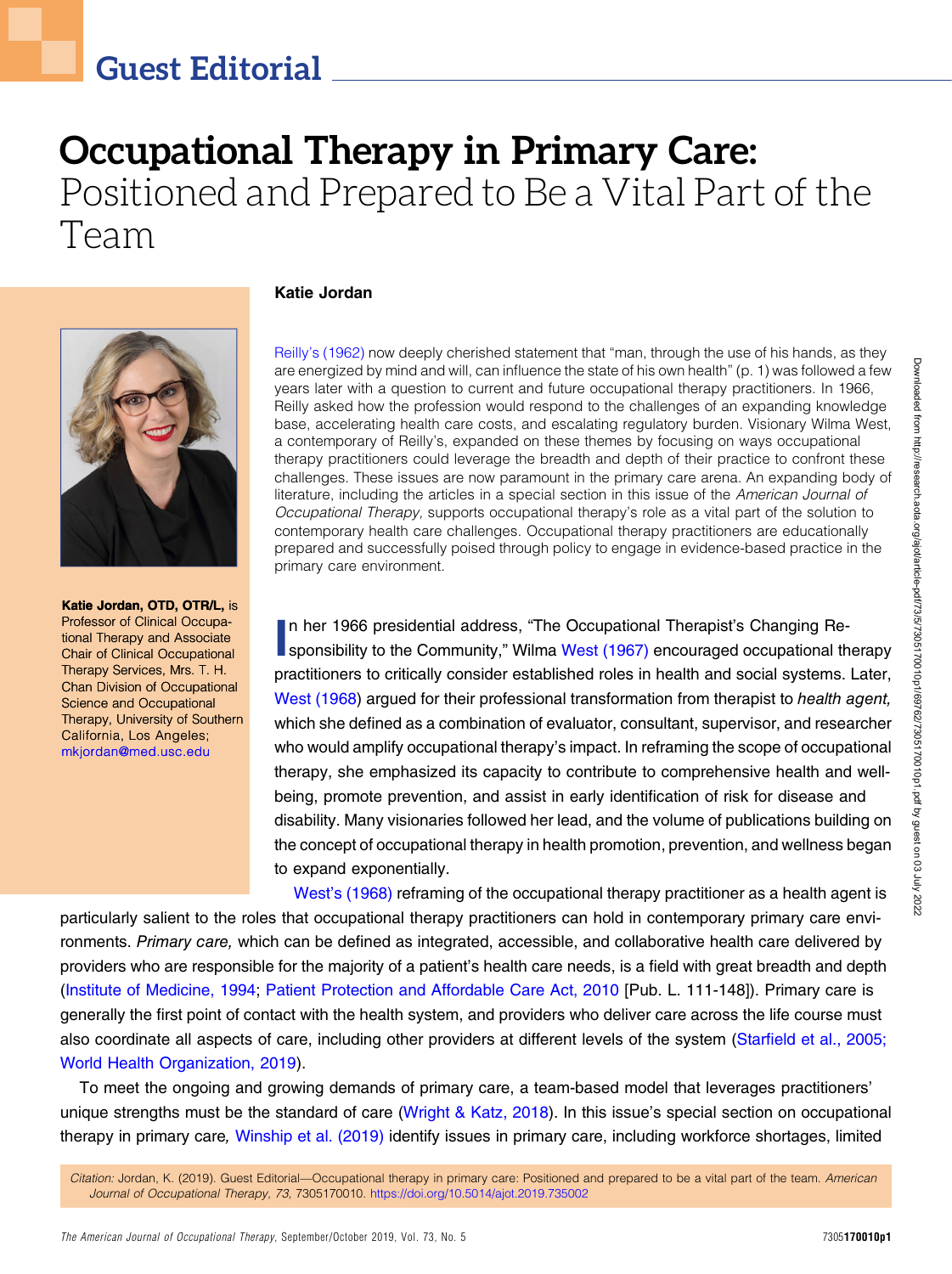time, and a lack of resources, that could best be supported by a team-based model that includes the skills of an occupational therapy practitioner. In fact, health systems with comprehensive, team-based primary care result in improved population health, lower costs, and increased provider satisfaction [\(Weidner et al., 2018](#page-5-5)).

### Leveraging Our Strengths and Increasing Our Capacity in Primary Care

Occupational therapy leaders, along with American Occupational Therapy Association (AOTA) staff, have worked to leverage the match between occupational therapy practice and health care priorities, paving the way through legislative, reimbursement, and policy victories for occupational therapy practitioners to become meaningfully engaged in primary care settings [\(Saffer, 2018\)](#page-4-4). Primary care occupational therapy practice must be supported by evidence, but for occupational therapy practitioners to thrive in primary care, five distinct prerequisites must be firmly established.

First, occupational therapy practitioners must be able to evaluate and treat the whole person, which includes addressing health promotion, physical health, mental health, and environmental barriers and supports. The successful 2017 implementation of new CPT® occupational therapy evaluation codes ([American Medical Association, 2019](#page-3-0)) solidified the significant breadth of occupational therapy as including an occupational profile and the evaluation of physical, psychosocial, and cognitive skills. Moreover, the scope of occupational therapy practice, as defined by the Occupational Therapy Practice Framework: Domain and Process (3rd ed.; [AOTA, 2014a\)](#page-3-1), is broad enough to address health and wellness concerns relevant in any primary care setting.

Second, occupational therapy practitioners must be identified as valuable members of the comprehensive primary care team. Inclusion of occupational therapy in Alternative Payment Models has expanded the visibility and evidence base for occupational therapy's role in community and primary care settings ([Halle et al., 2018;](#page-4-5) [Szanton et al., 2014](#page-5-6)). Legislative wins have made it possible for the Substance Abuse and Mental Health Services Administration to include occupational therapy in the mental and behavioral health workforce [\(Protecting Access to Medicare Act of 2014](#page-4-6) [Pub. L. 113-93]). In addition, recent legislation has recognized occupational therapy's distinct value in pain management as a means of addressing the opioid crisis [\(Comprehensive Addiction and Recovery Act of 2016](#page-4-7) [Pub. L. 114–198]; [SUPPORT for Patients and Communities Act \[2018](#page-5-7); Pub. L. 115-271]). [Pape and Muir](#page-4-8)'s (2019) Health Policy Perspectives column in this issue, which explores the Patient-Centered Medical Home model of care, expands the viewpoint of where occupational therapy might best be situated to meet primary care needs and the challenges and solutions to occupational therapy integration in these comprehensive care environments.

Third, occupational therapy primary care services must be accessible to consumers. AOTA is committed to promoting the integration of occupational therapy into community and primary care settings. Successful advocacy recently resulted in the permanent removal of the outpatient occupational therapy cap and deletion of functional limitation reporting to expand access to occupational therapy services and reduce administrative burden [\(AOTA, 2018b;](#page-4-9) Centers for Medicare & Medicaid Services, 2018). Continued advocacy to support the use of technology such as standard telehealth and emerging telemonitoring technologies is expected to further extend access and opportunities for occupational therapy practitioners to engage with consumers and providers in the community [\(AOTA, 2014b;](#page-3-2) [Christensen, 2018\)](#page-4-10).

Fourth, to bolster a sustainable future for the profession in primary care, occupational therapy students must be educated on their potential roles and responsibilities in this practice setting. Last year, [AOTA \(2018b\)](#page-4-9) published a seminal document toward this aim. The document acknowledged the need to educate entry-level students on occupational therapy's distinct contribution to primary care within the health care delivery system, and it framed the abilities needed to practice in diverse primary care settings with individuals, groups, and populations across the life course as the skills of a master generalist. In the special section of this issue, [Halle et al. \(2019\)](#page-4-11) explore student learning on geriatric primary care teams and discuss the value of interprofessional education in pursuit of improved primary care processes and outcomes.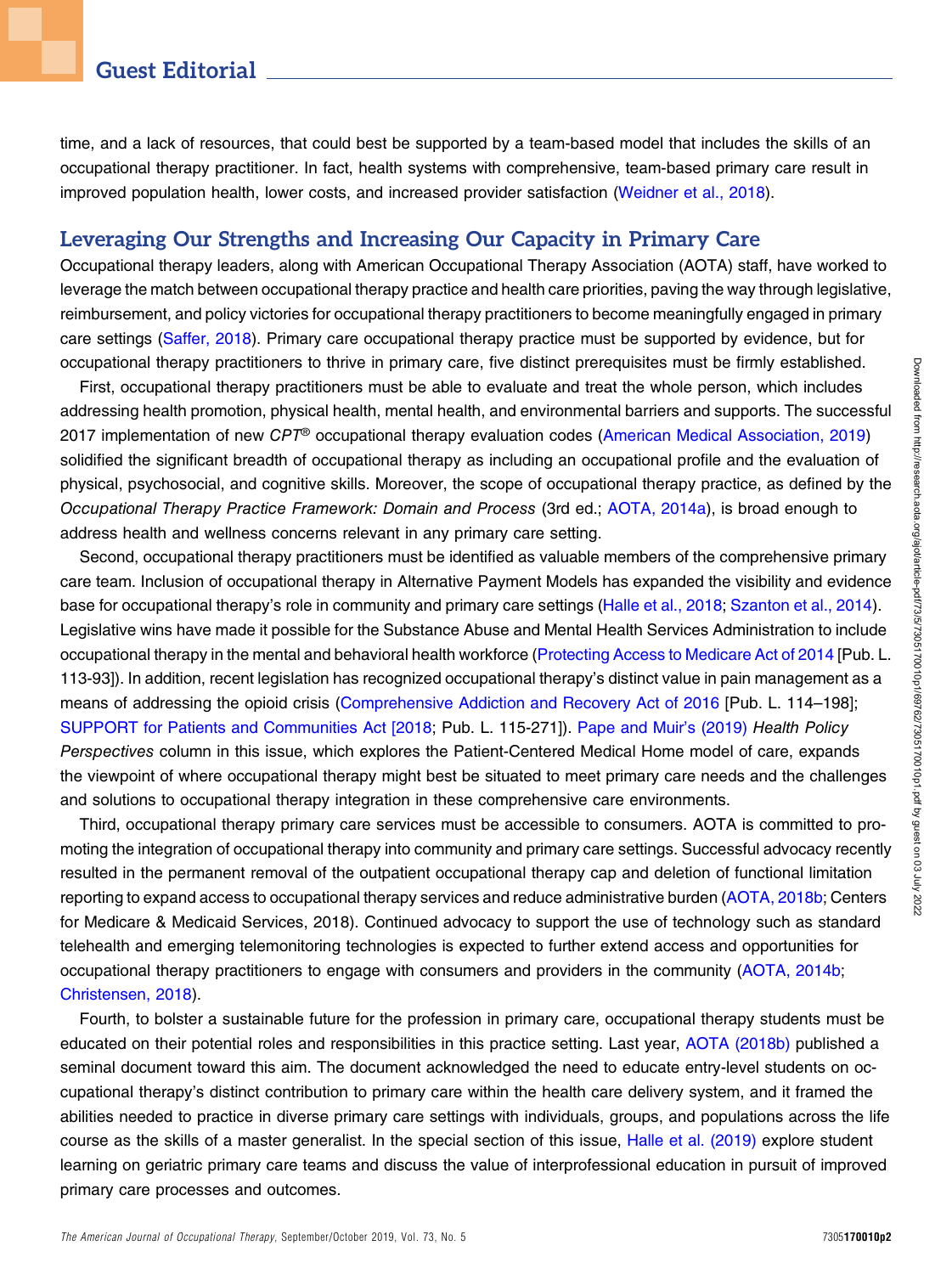The [Accreditation Council for Occupational Therapy Education \(2018\)](#page-3-3) recently released its revised Standards and Interpretive Guide for occupational therapy education (effective July 31, 2020). Along with adding a definition of primary care programs that reflects currently accepted definitions of primary care, the new guide includes standards meant to support occupational therapy's role in community and primary care programs and services. The inclusion of standards supporting occupational therapy in primary care will help promote the future of our profession in this practice setting.

### Knowledge Mobilization for Primary Care

In addition to these four prerequisites, a fifth—mobilization of the evidence—is required for occupational therapy to thrive in primary care settings. A critical mass of evidence has accumulated that demonstrates the efficacy, costeffectiveness, and impact of occupational therapy with individuals, groups, and populations in primary care settings [\(Hart & Parsons, 2015](#page-4-12)). Most important, the evidence supports occupational therapy as a critical element of care that achieves the "quadruple aim" of health care reform: (1) improved patient experience, (2) better individual and population health, (3) reduction of costs, and (4) enhanced work life and health of providers and staff [\(Bodenheimer & Sinsky,](#page-4-13) [2014](#page-4-13)). Evidence directly supports practitioners' distinct role in addressing the needs of three key primary care populations—geriatrics, pain management, and pediatrics.

#### Geriatric Care

The Centers for Disease Control and Prevention [\(CDC; 2013](#page-4-14)) projects that by 2030, older adults will represent 20% of the U.S. population. The need for coordinated, cost-effective, and comprehensive primary care is increasingly salient, given the substantial resources needed to efficiently and effectively care for an aging population [\(U.S. Department of](#page-5-8) [Health and Human Services \[HHS\], 2010\)](#page-5-8). The majority of adults older than age 65 report having multiple chronic conditions, resulting in disproportionate utilization of health care resources [\(HHS, 2010](#page-5-8); [Leland et al., 2017](#page-4-15)).

Contributing to the burgeoning body of knowledge on occupational therapy's efficacy in the prevention and management of chronic conditions, [Pyatak et al. \(2019\)](#page-4-16) provide evidence in their article in the special section of this issue that supports the integration of occupational therapy into primary care to address diabetes management. Comprehensive care models that include occupational therapy have demonstrated positive clinical outcomes and improved participation, self-efficacy, and quality of life ([Garvey et al., 2015](#page-4-17)). Moreover, with the integration of occupational therapy into primary care models, prevention and prehabilitation services, such as Lifestyle Redesign®, could promote healthy aging and cost effectively reduce the risk of age-related health declines ([Clark et al., 1997](#page-4-18); [Hay et al.,](#page-4-19) [2002](#page-4-19)).

### Pain Management

As much as 55.7% of the U.S. adult population reports experiencing pain on most days, a chronic issue that results in a large proportion of primary care visits ([Schneiderhan et al., 2017\)](#page-4-20). Occupational therapy has been shown to improve quality of life, self-efficacy, and functional skills for chronic pain patients in a primary care setting [\(Uyeshiro Simon & Collins, 2017](#page-5-9)).

Understanding that nonpharmacological behavioral interventions are generally recommended as the first strategy to address lifestyle-sensitive health issues, in the special section of this issue [Cunningham and Valasek \(2019\)](#page-4-21) present a case series that illustrates the impact that collaborative occupational therapy services can have on comprehensive and coordinated primary care. By improving function, promoting a return to meaningful activities (including paid work), and reducing disability claims and pharmacological dependence, occupational therapy practitioners can significantly reduce the impact of chronic conditions, including pain ([Gatchel & Okifuji, 2006](#page-4-22); [Hart & Parsons, 2015\)](#page-4-12). Moreover, evidence has directly linked chronic pain with the opioid epidemic, prompting the CDC publication "Guideline for Prescribing Opioids for Chronic Pain" [\(Dowell et al., 2016](#page-4-23)), targeted toward primary care providers. By focusing on evidence-based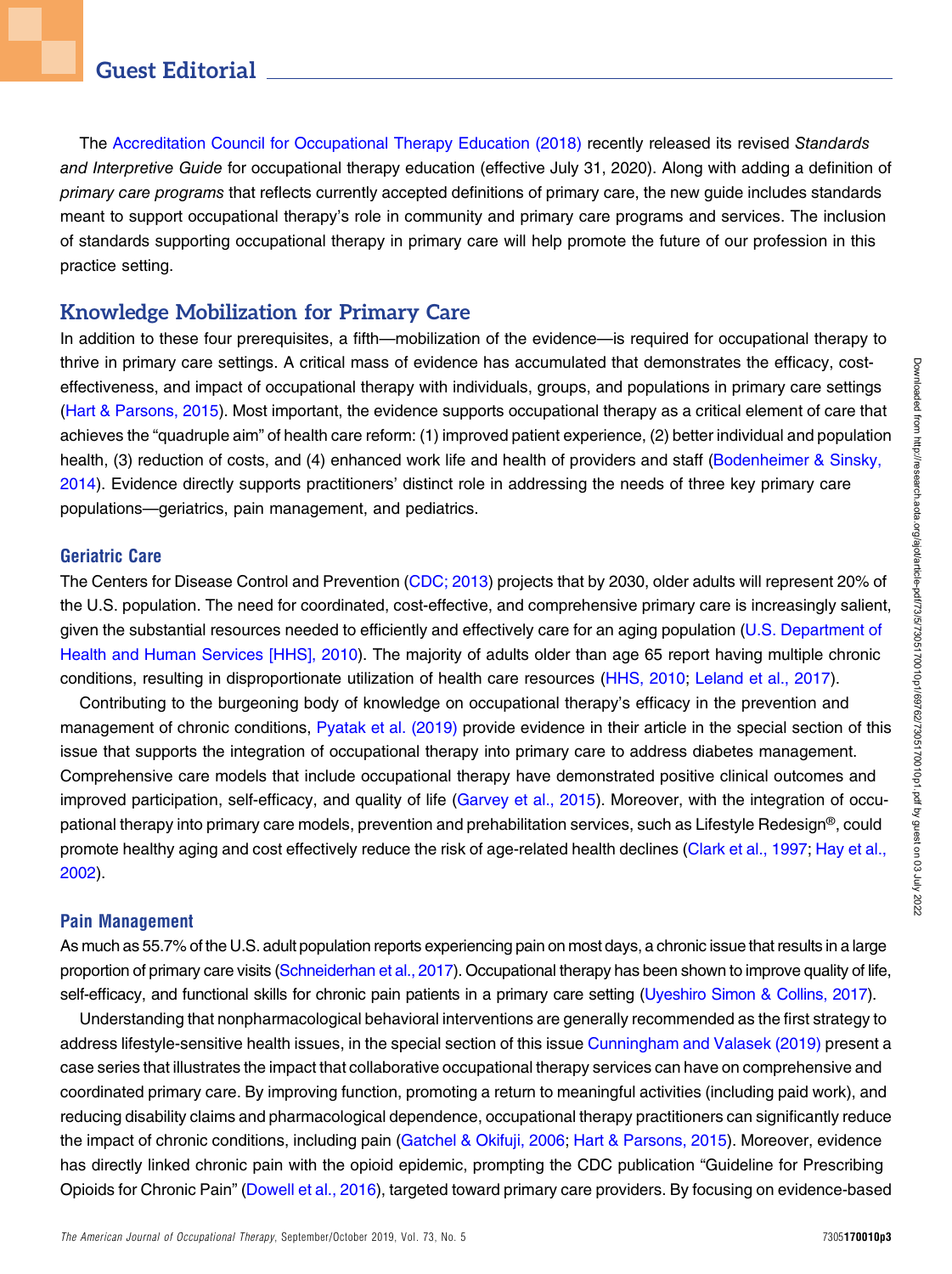## Guest Editorial

strategies such as self-management and functional goal setting, occupational therapy practitioners can support the recommended biopsychosocial model of pain management ([Rowe & Breeden, 2018](#page-4-24)).

#### Pediatric Care

The American Academy of Pediatrics encourages pediatricians to screen regularly for developmental delays at wellchild visits; however, recommended screening practices are inconsistently applied, and developmental delays are often not identified in time for early intervention, especially among underserved populations [\(Sices, 2007](#page-4-25)). Failure to conduct timely autism-specific screenings can adversely affect access to family support services and outcomes for children later diagnosed with autism spectrum disorder (ASD).

In this issue, [Stein Duker et al. \(2019\)](#page-4-26) examine the experience of adults with ASD, caregivers, and primary care providers and uncover the challenges faced by these stakeholders in primary care. Primary care providers are expected to link patients with developmental delays or other risk factors with early intervention and support services, but they often lack the knowledge, training, or resources to create the collaborative practice necessary for a successful outcome for the child and family [\(Adrihan et al., 2018](#page-3-4)). In a coordinated, integrated primary care setting, occupational therapy practitioners can support the screening, evaluation, and assessment of early intervention needs and subsequently provide or connect the family with appropriate community-based care [\(Baranek et al., 2015\)](#page-4-27).

### Claiming Our Place on the Primary Care Team

Visionary Wilma [West \(1968\)](#page-5-1) noted that the occupational therapy profession often resists change and is at risk for being left behind unless practitioners accept their breadth of scope, engage to the depth of their capacity, are trained to be leaders inside and outside of the profession, and open up to possibilities of integration into different care environments. The articles on primary care in the special section of this issue challenge the reader to consider how far the profession has come since [West](#page-5-1)'s original call to action. Systemic constraints have historically molded occupational therapy practice. The profession has bent to the will of regulatory requirements, policy, and reimbursement structures.

Today in primary care, the story is being rewritten. With occupational therapy at the table for conversations regarding best practices, quality, outcome measurement, and financial models, we occupational therapy practitioners have an opportunity to capitalize on our profession's broad identity and claim our legacy. Primary care practice creates opportunities for the profession to realize its full potential and build capacity to meet the occupational needs of individuals, groups, and populations in the context of their daily lives and in the worlds in which they work, play, learn, and live. The authors of the articles on primary care in the special section of this issue present broad views of occupational therapy practice and identity that set the stage not just for the current health care system but for what comes next.

### References

- <span id="page-3-3"></span>Accreditation Council for Occupational Therapy Education. (2018). 2018 Accreditation Council for Occupational Therapy Education (ACOTE®) standards and interpretive guide (effective July 31, 2020). Retrieved from [https://www.aota.org/](https://www.aota.org/~/media/Corporate/Files/EducationCareers/Accredit/StandardsReview/2018-ACOTE-Standards-Interpretive-Guide.pdf)∼[/media/Corporate/Files/EducationCareers/Accredit/](https://www.aota.org/~/media/Corporate/Files/EducationCareers/Accredit/StandardsReview/2018-ACOTE-Standards-Interpretive-Guide.pdf) [StandardsReview/2018-ACOTE-Standards-Interpretive-Guide.pdf](https://www.aota.org/~/media/Corporate/Files/EducationCareers/Accredit/StandardsReview/2018-ACOTE-Standards-Interpretive-Guide.pdf)
- <span id="page-3-4"></span>Adrihan, S. A., Winchell, B. N., & Greene, S. J. (2018). Transforming early intervention screening, evaluation, assessment, and collaboration practices: Increasing eligibility for children impacted by trauma. Topics in Early Childhood Special Education, 38, 174–184. [https://doi.org/10.1177/](https://doi.org/10.1177/0271121418791288) [0271121418791288](https://doi.org/10.1177/0271121418791288)

<span id="page-3-1"></span><span id="page-3-0"></span>American Medical Association. (2019). CPT® 2019 professional edition. Chicago: Author.

- American Occupational Therapy Association. (2014a). Occupational therapy practice framework: Domain and process (3rd ed.). American Journal of Occupational Therapy, 68(Suppl. 1), S1–S48. <https://doi.org/10.5014/ajot.2014.682006>
- <span id="page-3-2"></span>American Occupational Therapy Association. (2014b). The role of occupational therapy in primary care. American Journal of Occupational Therapy, 68(Suppl. 3), S25–S33. <https://doi.org/10.5014/ajot.2014.686S06>
- American Occupational Therapy Association. (2018a). Importance of primary care education in occupational therapy curricula. American Journal of Occupational Therapy, 72 (Suppl. 2), 7212410040. <https://doi.org/10.5014/ajot.2018.72S202>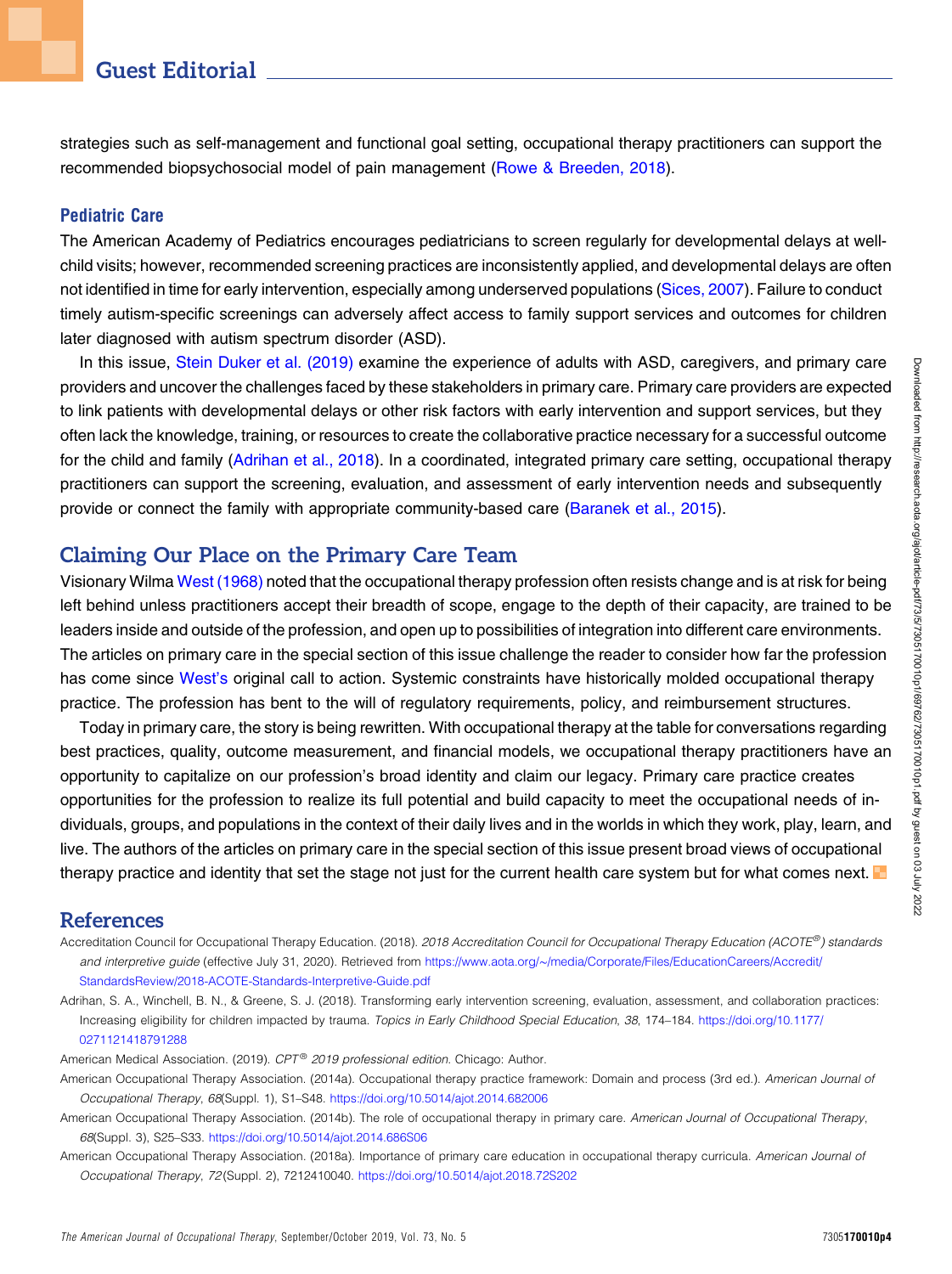# Guest Editorial

- <span id="page-4-9"></span>American Occupational Therapy Association. (2018b). Victory in sight: Permanent repeal of therapy cap in House budget bill being voted on today. Retrieved from [https://www.aota.org/Advocacy-Policy/Congressional-Affairs/Legislative-Issues-Update/2018/Victory-in-Sight-Permanent-Repeal-Therapy-Cap-](https://www.aota.org/Advocacy-Policy/Congressional-Affairs/Legislative-Issues-Update/2018/Victory-in-Sight-Permanent-Repeal-Therapy-Cap-House-Budget-Bill-Vote.aspx)[House-Budget-Bill-Vote.aspx](https://www.aota.org/Advocacy-Policy/Congressional-Affairs/Legislative-Issues-Update/2018/Victory-in-Sight-Permanent-Repeal-Therapy-Cap-House-Budget-Bill-Vote.aspx)
- <span id="page-4-27"></span>Baranek, G. T., Watson, L. R., Turner-Brown, L., Field, S. H., Crais, E. R., Wakeford, L., . . . Reznick, J. S. (2015). Preliminary efficacy of adapted responsive teaching for infants at risk of autism spectrum disorder in a community sample. Autism Research and Treatment, 2015, 386951. [https://doi.org/10.1155/](https://doi.org/10.1155/2015/386951) [2015/386951](https://doi.org/10.1155/2015/386951)
- <span id="page-4-13"></span>Bodenheimer, T., & Sinsky, C. (2014). From triple to quadruple aim: Care of the patient requires care of the provider. Annals of Family Medicine, 12, 573–576. <https://doi.org/10.1370/afm.1713>
- <span id="page-4-14"></span>Centers for Disease Control and Prevention. (2013). The state of aging and health in America 2013. Retrieved from [https://www.cdc.gov/aging/pdf/state](https://www.cdc.gov/aging/pdf/state-aging-health-in-america-2013.pdf)[aging-health-in-america-2013.pdf](https://www.cdc.gov/aging/pdf/state-aging-health-in-america-2013.pdf)
- Centers for Medicare & Medicaid Services. (2018). Functional reporting: Spotlight: Discontinuation of functional reporting for PT, OT, and SLP services. Retrieved from <https://www.cms.gov/Medicare/Billing/TherapyServices/Functional-Reporting.html>
- <span id="page-4-10"></span>Christensen, J. K. B. (2018). The emergence and unfolding of telemonitoring practices in different healthcare organizations. International Journal of Environmental Research and Public Health, 15, 61. <https://doi.org/10.3390/ijerph15010061>
- <span id="page-4-18"></span>Clark, F., Azen, S. P., Zemke, R., Jackson, J., Carlson, M., Mandel, D., . . . Lipson, L. (1997). Occupational therapy for independent-living older adults: A randomized controlled trial. JAMA, 278, 1321–1326. <https://doi.org/10.1001/jama.1997.03550160041036>
- <span id="page-4-7"></span>Comprehensive Addiction and Recovery Act of 2016, Pub. L. 114–198, 130 Stat. 695.
- <span id="page-4-21"></span>Cunningham, R., & Valasek, S. (2019). Occupational therapy interventions for urinary dysfunction in primary care: A case series. American Journal of Occupational Therapy, 73, 7305185040. <https://doi.org/10.5014/ajot.2019.038356>
- <span id="page-4-23"></span>Dowell, D., Haegerich, T. M., & Chou, R. (2016). CDC guideline for prescribing opioids for chronic pain—United States, 2016. MMWR Recommendations and Reports, 65, 1–49. <https://doi.org/10.15585/mmwr.rr6501e1>
- <span id="page-4-17"></span>Garvey, J., Connolly, D., Boland, F., & Smith, S. M. (2015). OPTIMAL, an occupational therapy led self-management support programme for people with multimorbidity in primary care: A randomized controlled trial. BMC Family Practice, 16, 59. <https://doi.org/10.1186/s12875-015-0267-0>
- <span id="page-4-22"></span>Gatchel, R. J., & Okifuji, A. (2006). Evidence-based scientific data documenting the treatment and cost-effectiveness of comprehensive pain programs for chronic nonmalignant pain. Journal of Pain, 7, 779–793. <https://doi.org/10.1016/j.jpain.2006.08.005>
- <span id="page-4-11"></span>Halle, A. D., Kaloostian, C., & Stevens, G. D. (2019). Occupational therapy student learning on interprofessional teams in geriatric primary care. American Journal of Occupational Therapy, 73, 7305185050. <https://doi.org/10.5014/ajot.2019.037143>
- <span id="page-4-5"></span>Halle, A. D., Mroz, T. M., Fogelberg, D. J., & Leland, N. E. (2018). Occupational therapy and primary care: Updates and trends. American Journal of Occupational Therapy, 72, 7203090010. <https://doi.org/10.5014/ajot.2018.723001>
- <span id="page-4-12"></span>Hart, E. C., & Parsons, H. (2015). Occupational therapy: Cost-effective solutions for a changing health system. Retrieved from [https://www.aota.org/](https://www.aota.org/~/media/Corporate/Files/Advocacy/Federal/Fact-Sheets/Cost-Effective-Solutions-for-a-Changing-Health-System.pdf)∼[/media/](https://www.aota.org/~/media/Corporate/Files/Advocacy/Federal/Fact-Sheets/Cost-Effective-Solutions-for-a-Changing-Health-System.pdf) [Corporate/Files/Advocacy/Federal/Fact-Sheets/Cost-Effective-Solutions-for-a-Changing-Health-System.pdf](https://www.aota.org/~/media/Corporate/Files/Advocacy/Federal/Fact-Sheets/Cost-Effective-Solutions-for-a-Changing-Health-System.pdf)
- <span id="page-4-19"></span>Hay, J., LaBree, L., Luo, R., Clark, F., Carlson, M., Mandel, D., ...Azen, S. P. (2002). Cost-effectiveness of preventive occupational therapy for independentliving older adults. Journal of the American Geriatrics Society, 50, 1381-1388. <https://doi.org/10.1046/j.1532-5415.2002.50359.x>

<span id="page-4-1"></span>Institute of Medicine. (1994). Defining primary care: An interim report. Washington, DC: National Academies Press.

- <span id="page-4-15"></span>Leland, N. E., Fogelberg, D. J., Halle, A. D., & Mroz, T. M. (2017). Occupational therapy and management of multiple chronic conditions in the context of health care reform. American Journal of Occupational Therapy, 71, 7101090010. <https://doi.org/10.5014/ajot.2017.711001>
- <span id="page-4-8"></span>Pape, S. B., & Muir, S. (2019). Primary care occupational therapy: How can we get there? Remaining challenges in patient-centered medical homes. American Journal of Occupational Therapy, 73, 7305090010. <https://doi.org/10.5014/ajot.2019.037200>
- <span id="page-4-6"></span><span id="page-4-2"></span>Patient Protection and Affordable Care Act, Pub. L. 111–148, 42 U.S.C. §§ 18001–18121 (2010).

<span id="page-4-16"></span>Protecting Access to Medicare Act of 2014, Pub. L. 113–93, 128 Stat. 4487.

Pyatak, E., King, M., Vigen, C. L. P., Salazar, E., Diaz, J., Schepens Niemiec, S. L., . . . Shukla, J. (2019). Addressing diabetes in primary care: Hybrid effectiveness-implementation study of Lifestyle Redesign® occupational therapy. American Journal of Occupational Therapy, 73, 7305185020. <https://doi.org/10.5014/ajot.2019.037317>

- <span id="page-4-0"></span>Reilly, M. (1962). Occupational therapy can be one of the great ideas of 20th century medicine. American Journal of Occupational Therapy, 16, 1-9.
- Reilly, M. (1966). The challenge of the future to an occupational therapist. American Journal of Occupational Therapy, 20, 221-225.
- <span id="page-4-24"></span>Rowe, N. C., & Breeden, K. L. (2018). Opioid guidelines and their implications for occupational therapy. Retrieved from [https://www.aota.org/](https://www.aota.org/~/media/Corporate/Files/Publications/CE-Articles/CE-Article-August-2018.pdf)∼[/media/](https://www.aota.org/~/media/Corporate/Files/Publications/CE-Articles/CE-Article-August-2018.pdf) [Corporate/Files/Publications/CE-Articles/CE-Article-August-2018.pdf](https://www.aota.org/~/media/Corporate/Files/Publications/CE-Articles/CE-Article-August-2018.pdf)
- <span id="page-4-4"></span>Saffer, A. (2018). Clocking wins for occupational therapy's role in mental health. OT Practice, 23(16), 7. <https://doi.org/10.7138/otp.2018.2316.cb>
- <span id="page-4-20"></span>Schneiderhan, J., Clauw, D., & Schwenk, T. L. (2017). Primary care of patients with chronic pain. JAMA, 317, 2367–2368. <https://doi.org/10.1001/jama.2017.5787>
- <span id="page-4-25"></span>Sices, L. (2007). Developmental screening in primary care: The effectiveness of current practice and recommendations for improvement. Retrieved from <https://www.commonwealthfund.org/publications/fund-reports/2007/dec/developmental-screening-primary-care-effectiveness-current>
- <span id="page-4-3"></span>Starfield, B., Shi, L., & Macinko, J. (2005). Contribution of primary care to health systems and health. Milbank Quarterly, 83, 457-502. [https://doi.org/10.1111/j.](https://doi.org/10.1111/j.1468-0009.2005.00409.x) [1468-0009.2005.00409.x](https://doi.org/10.1111/j.1468-0009.2005.00409.x)
- <span id="page-4-26"></span>Stein Duker, L. I., Kim, H. K. S., Pomponio, A., Mosqueda, L., & Pfeiffer, B. (2019). Examining primary care health encounters for adults with autism spectrum disorder. American Journal of Occupational Therapy, 73, 7305185030. <https://doi.org/10.5014/ajot.2019.037226>